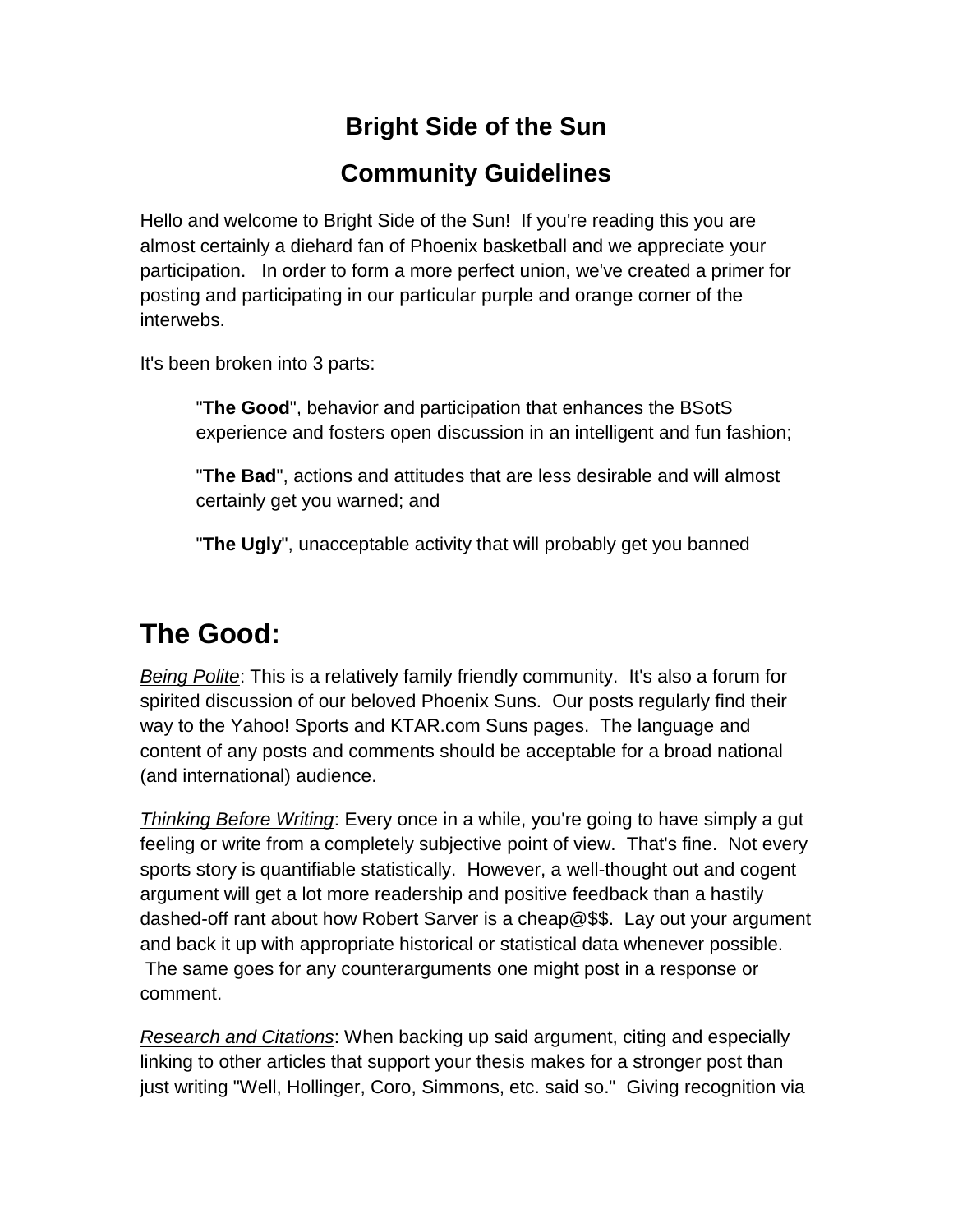links to the authors upon whose work you draw is the best show of appreciation you can offer, and they will also be more likely to also link back to you in the future.

*Rec Thy Neighbor*: RECing! I can't say enough about it. If you read something you like, please click the "REC" button at the bottom of the post or comment. REC'ed posts get a more prominent listing on the front page of both BSotS and SBNation.com. REC'ed comments glow in a lovely shade of green. "+1s" are good, RECs are better, more colorful and concise. And it's a nice way to give the author of said post a warm fuzzy for the day.

*Know Thy Formatting Tools*: The good and wonderful codemonkeys of SBNation.com have provided you with an excellent and intuitive interface for formatting posts. While you don't have to use special formats when posting or commenting, the judicious use of **bold text**, *italics,* bullet points, blockquotes (especially blockquotes when citing other sources) and hyperlinks will give your post a little extra oomph and readability.

*Be Fresh*: Several Suns-related themes have been beaten to death (i.e., Sarver is cheap, the Suns would have won if only there were no hip check, broken face, suspensions, etc.). If you're posting, focus more on current events and emerging trends with history as the backdrop -- and we love if you can bring something new to the table.

## **The Bad:**

*Over-quoting or Re-Pasting Entire Articles*: Please respect other websites' content. Content is the king, queen and jack of internet publishing and drives traffic which in turn drives revenue for most websites. Copying all or most of someone else's article is theft and hurts both their traffic and our integrity as a community.

This is doubly true if said content is behind some kind of paywall (e.g., ESPN Insider). If it's that great, please summarize and link to it and show our eneighbors the same respect we'd like them to show us. And if some members of the community can't read a piece because we're not subscribers, it's on us to subscribe and not on you to "liberate" the content.

*Personal Attacks*: Argue the point of a post, not whether or not the author is a sausagehead. And if someone does call you a sausagehead (which will almost certainly happen at some point), be the bigger person and don't retaliate.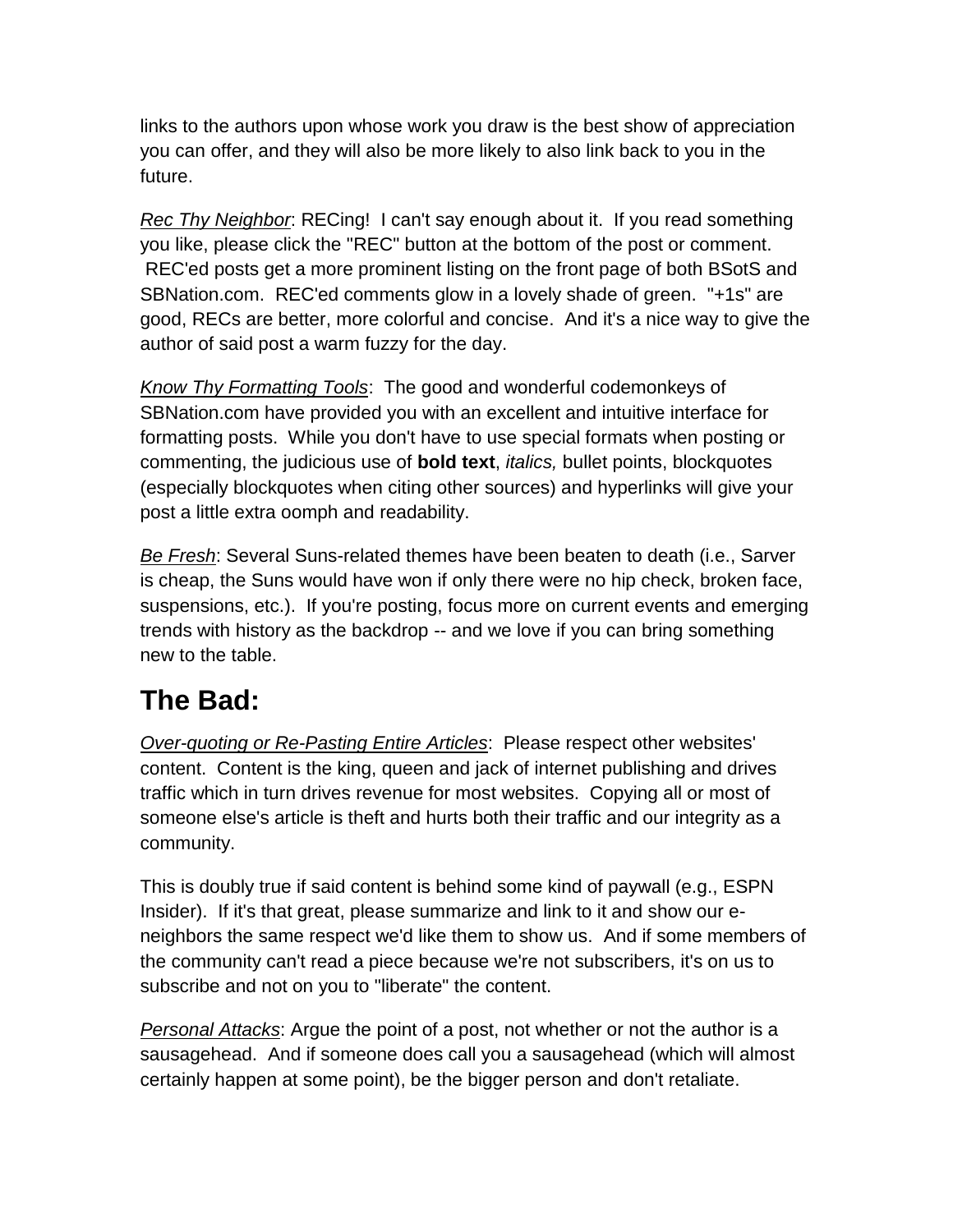*Profanity*: So, you slipped up and said "shit" when "crap" would have sufficed. It's OK. It happens. Please don't let it happen frequently. Feel free to make liberal use of ampersands, pound signs, and asterisks if you must quote someone's profanity laced post-game tirade. This isn't a place for the faint of heart but there's no need to be overly profane. There is no hard and fast rule here but like porn, we know it when we see it and by it we mean too much or improper use of profanity.

*The Trade Machine (or Time Machine) is Not a Toy:* OK, it is actually a toy and a pretty fun and useful one at that. However, just because you found 12 different trades that get the Suns Lebron James and Chris Bosh and under the cap does not mean you need to share them with us. When speculating about trades or possible signings, please keep in mind the "Thinking Before Writing" and "Be Fresh" suggestions from above. The same goes for any posts on what could've, should've or would've been.

# **The Ugly:**

*Personal Threats*: Calling someone a sausagehead will get you warned. Offering to kick their sausagehead butt in the parking lot at lunch will get you banned. End of story.

*Repeated, Rampant Profanity*: This is "Inside the NBA" on TNT, not "Joe Buck Live" on HBO late night. Your Artie Lange impersonation is not welcome here.

**Spamming:** Odds are if you're doing this, you're probably not bothering to read this document. If you are bothering to read this, then please keep your comments and posts Suns-related. We're not interested in your porn site, male enhancement offer or scalped tickets.

*Trolling*: This is a two-way street. We don't appreciate it when a rowdy fan from another team comes in simply to repeatedly post "Eff The Suns" or "You're not worthy to hold Shaq's jock anymore." We also don't appreciate it when our members go to other team's sites doing it either. Please feel free to go to other sites and participate there. Just know that the blogging community is tight. We talk to one another. Misbehaving on another blog will get you kicked out of ours too.